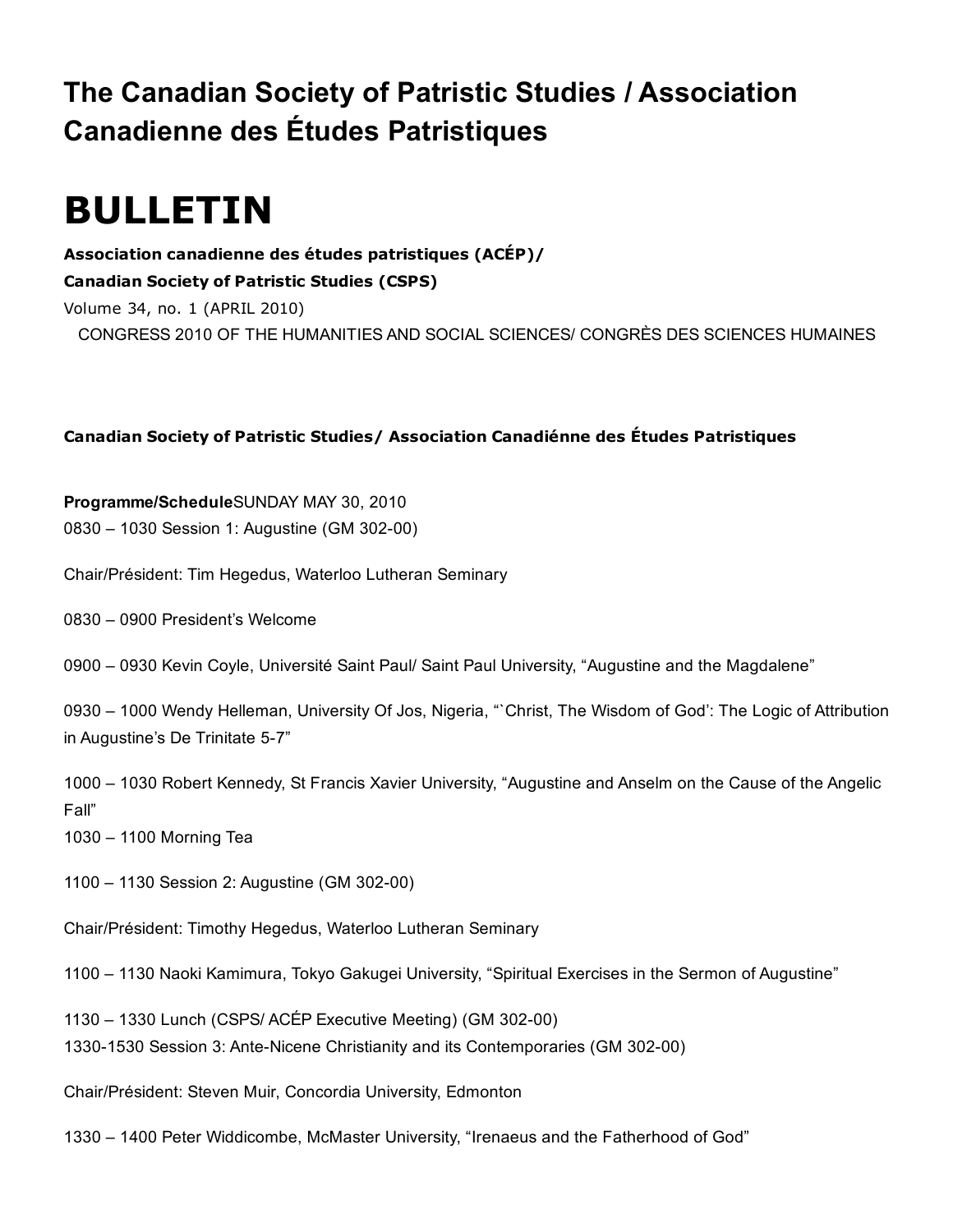1400 – 1430 Jonathan Bernier, McMaster University, "From Eyewitnesses to Bishops: On the Institutionalization of Early Christian Oral Tradition Between Papias of Hieropolis and Hegesippus"

1430 – 1500 Melissa Wiebe, Concordia University, "The Early Struggle: Understanding the Relationships and Events Surrounding the Persecution of the Early Christians"

1500 – 1530 Lorraine Buck, University of Prince Edward Island, "Aegates: Devil or Dupe?"

1530 – 1600 Afternoon Tea

1600 – 1800 Session 4: Ante-Nicene Christianity and its Contemporaries (GM 302-00)

Chair/Président: Steven Muir, Concordia University, Edmonton

1600 – 1630 Louis Painchaud, Université Laval, "Les nouveaux fragments de l'Evangile de Judas: Importance et significance pour l'interpretation globale du texte"

1630 – 1700 Harry O. Maier, Vancouver School of Theology, "Dressing For Church: Tailoring the Christian Self in Clement of Alexandria's Clothing Ideals"

1700 – 1730 Pierre Ndoumai, Université Acadia, "Les religions à mystères dans l'oeuvre de Justin Martyr"

1900 CSPS/ACÉP Annual Banquet –Le Pois Penché, 1230 Boulevard de Maisonneuve West (Dinner \$45, plus drinks; Tel: 514-667-5050; [www.lepoispenche.com](http://web.archive.org/web/20150201000926/http://www.lepoispenche.com/))

#### MONDAY 31 MAY, 2010

0830 – 1030 Session 5: Images and Imagination in Early Christianity (GM 30200)

Chair/Président: Lorraine Buck, University of Prince Edward Island

0830 – 0900 Kathleen Gibbons, University of Toronto, "Augustine's Intersubjective Ascent in De Trinitate"

0900 – 0930 Julio Chaves, Université Laval, "The 'Apocalyptic Imagination' in Fourth Century Egyptian Hagiography: The Examples of The Life of Antony and The Life of Pachomius"

0930 – 1000 Melanie Perialis, Concordia University "The Catacombs of Rome: Typological Representations of Jesus Christ in Early Christian Art"

1000 – 1030 Adriana Bara, Université de Montréal, "The Transposition of the Vision of Nihon from Constantiana on the Fresco of the Last Judgment at the Church of Voronet Monastery"

1030 – 1100 Morning Tea

1100 – 1200 Session 6: Instrumenta Studiorum

 $(GM 302-00)$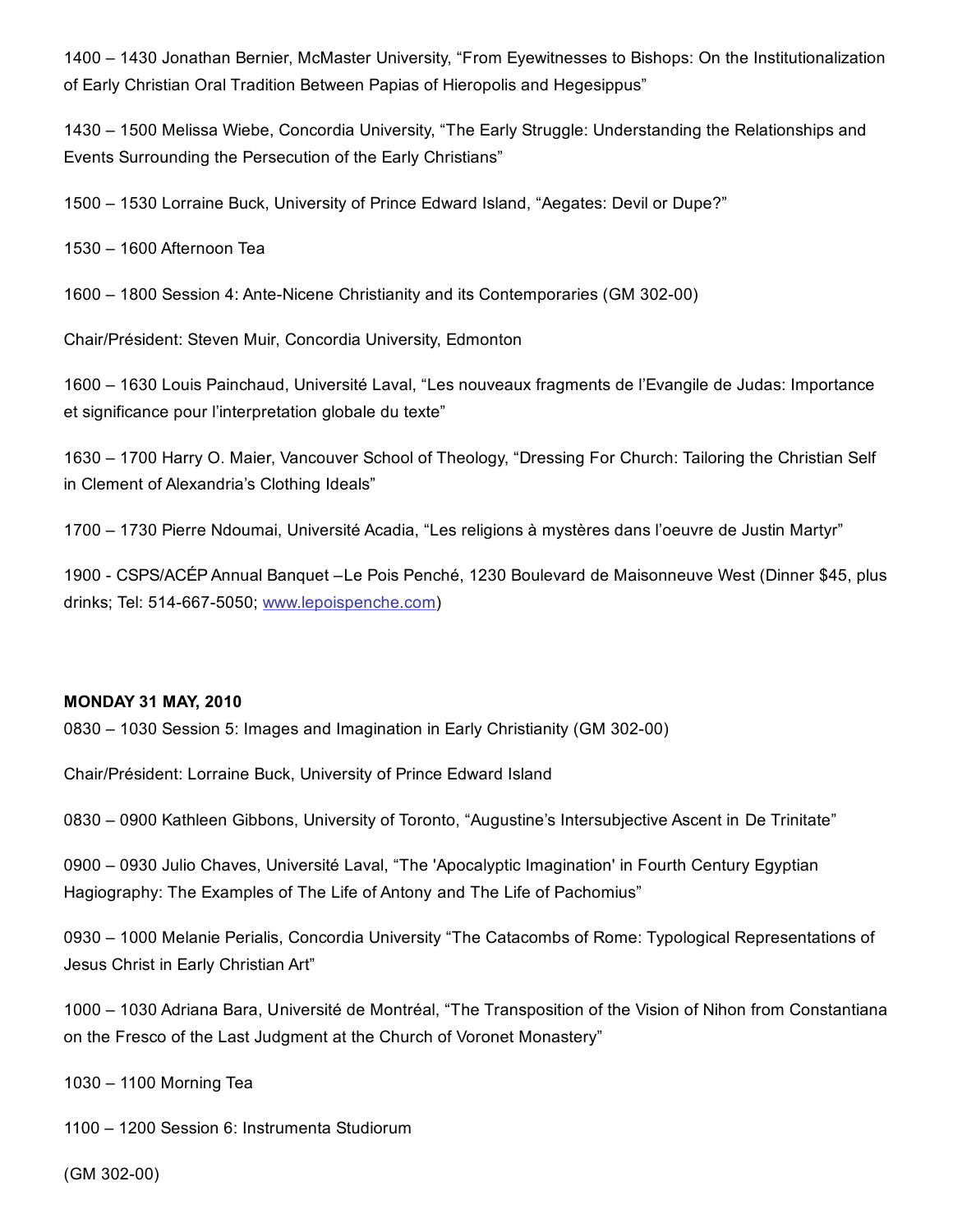Chair/Président: Pamela Bright, Concordia University, Montreal

1100 – 1130 Charles Kannengiesser, Concordia University, Preparing the Second Edition of The Handbook of Patristic Exegesis

Exegesis and a critical edition of Athanasius' Contra Arianos (Sources Chrétiennes)

1130 – 1200 Lucian Turcescu, Concordia University, A Report and Demonstration of a Web-based Approach to Teaching "The Origins of Christianity"

1130 – 1330 CCSR (Annual General Meeting) (GM 407-01)

1200 – 1330 Lunch

1400 - 1530 Session 7: (GM 302-00)

Book Discussion: Geoffrey D. Dunn, Tertullian's 'Aduersus Iudaoes': A Rhetorical Analysis, North American Patristics Society Patristic Monograph Series 19 (Washington, D.C.: Catholic University of America Press, 2008). Chair/Président: Kevin Coyle, Université Saint Paul/ Saint Paul University

Presenter: Geoffrey D. Dunn, Australian Catholic University

Respondent: Pamela Bright, Concordia University

1530 – 1600 Afternoon Tea

1600 – 1730 Session 8: Early Christian Leadership

 $(GM 302-00)$ 

Chair/Président: George Bevan, Queens University

1600 – 1630 Shawn Keough, Katholieke Universiteit Leuven, "The Image of the Ideal Bishop in the Historia Ecclesiastica Copta"

1630 – 1700 Bronwen Neil, Australian Catholic University, "Leo the Great's Strategies of Exclusion as a Response to Crisis"

1700 – 1730 Geoffrey Dunn, Australian Catholic University, "Innocent I and the Date of Easter"1730 – 1900 CSPS Reception (EV 2-789)

1930 2100 Joint CCSR Lecture, sponsored by CTS/STC:

Chair/Président: Alyda Faber (Atlantic School of Theology)

Justo L. González, "Beyond Christendom: New Maps" (MB 1-210)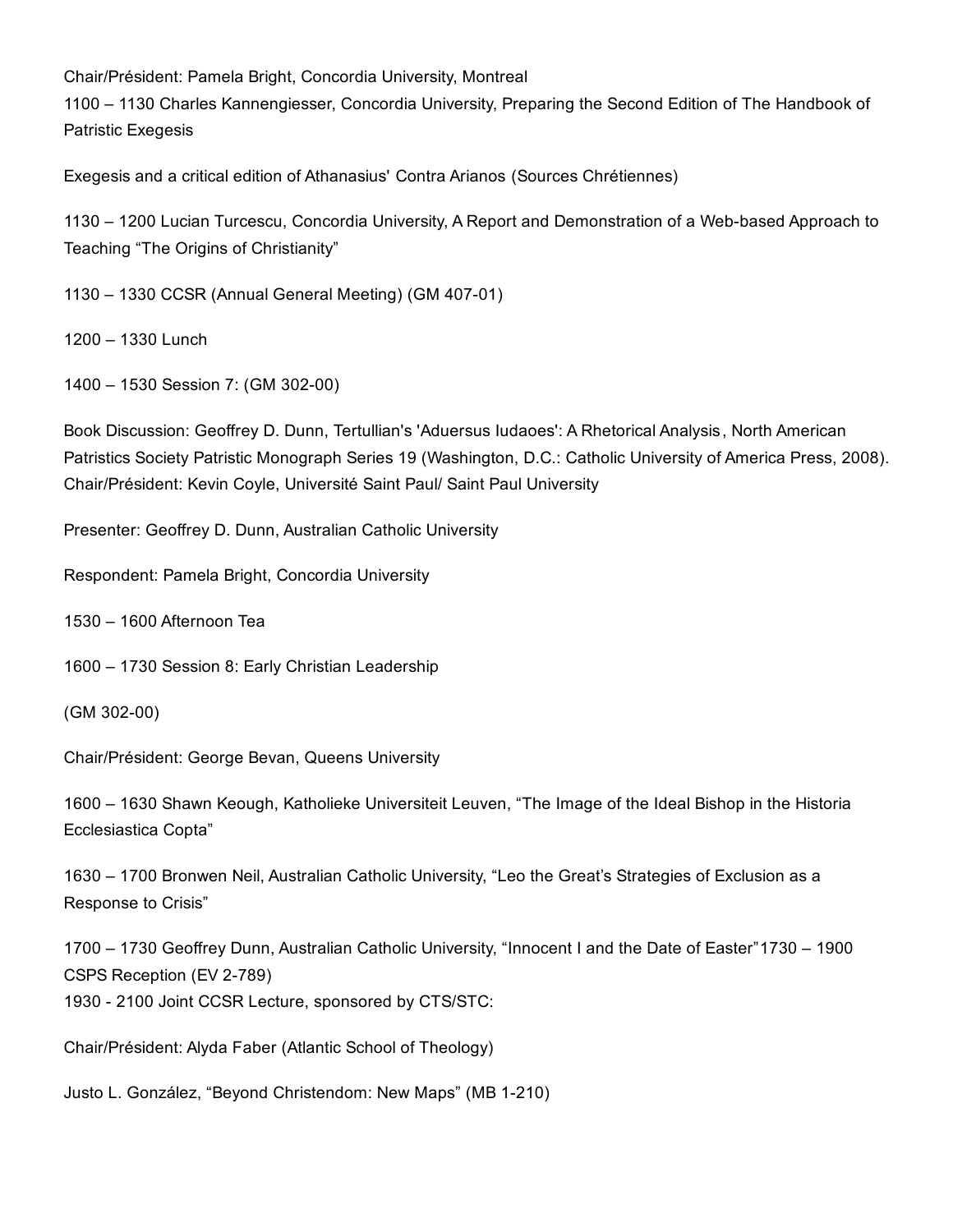#### TUESDAY 1 JUNE, 2010

0830 – 1030 Session 9: Interpreting Sacred Texts and Traditions (GM 30200)

Chair/Président: Lucian Turcescu, Concordia University, Montreal 0830 – 0900 Daniel Maoz, University of Waterloo, "Connected Understandings Between Traditional Judaism and the Early Church: Aggadic Considerations"

0900 – 0930 Jennifer Otto, McGill University, "Conflicting Christian Reactions to Philo's Ark Door Exegesis"

0930 – 1000 Charles Kannengiesser, Concordia University, "Clothed with Spiritual Fire: John Chrysostom's Homilies on the Letter to the Hebrews"

1000 – 1030 Pamela Bright, Concordia University, "Joshua as Priest, Apostle and 'Pioneer of Salvation': Soteriological Themes of the Epistle to the Hebrews in Origen's Homilies on Joshua"

1030 – 1100 Morning Tea

1100 – 1230 Session 10: (GM 30200) Interpreting Sacred Texts and Traditions (GM 30200)

Chair/Président: Lucian Turcescu, Concordia University, Montreal 1100 – 1130 Vlad Niculescu, Bradley University, "Doctrinal Incarnation: Origen's Pedagogy as the Advent of a Messianic Teacher"

1130 – 1200 Dragos Giulea, Marquette University, "Old Testament Theophanies: Gregory Nazianzen's Or. 28.3 and the Biblical Roots of Apophatic Theology"

1200 – 1230 David Robinson, University of St. Michael's College, "Tyconius and the North African Tradition of Biblical Interpretation: Idiosyncracies and Continuities"

1230 – 1330 Lunch

1330 – 1430 Session 11: Book Discussion: Lorenzo DiTommaso and Lucian Turcescu, eds., The Reception and Interpretation of the Bible in Late Antiquity: Proceedings of the Montreal Colloquium in Honour of Charles Kannengiesser, 11-13 October 2006, Leiden: Brill, 2008. (GM 302-00)

Chair/Président: Paul-Hubert Poirier, Université Laval, Quebec

Presenter: Lucian Turcescu, Concordia University

Respondent: Jean-Michel Roessli, Université de Sudbury / University of Sudbury

1430 – 1530 Session 12: Early Syriac Christianity (GM 302-00)

Chair/Président: Shawn Keough, Katholieke Universiteit Leuven, Belgium

1430 – 1500 Andrew Staples, Concordia University, "Deification Language in Dionysius's Sacramental Expositions within the Ecclesiastical Hierarchies"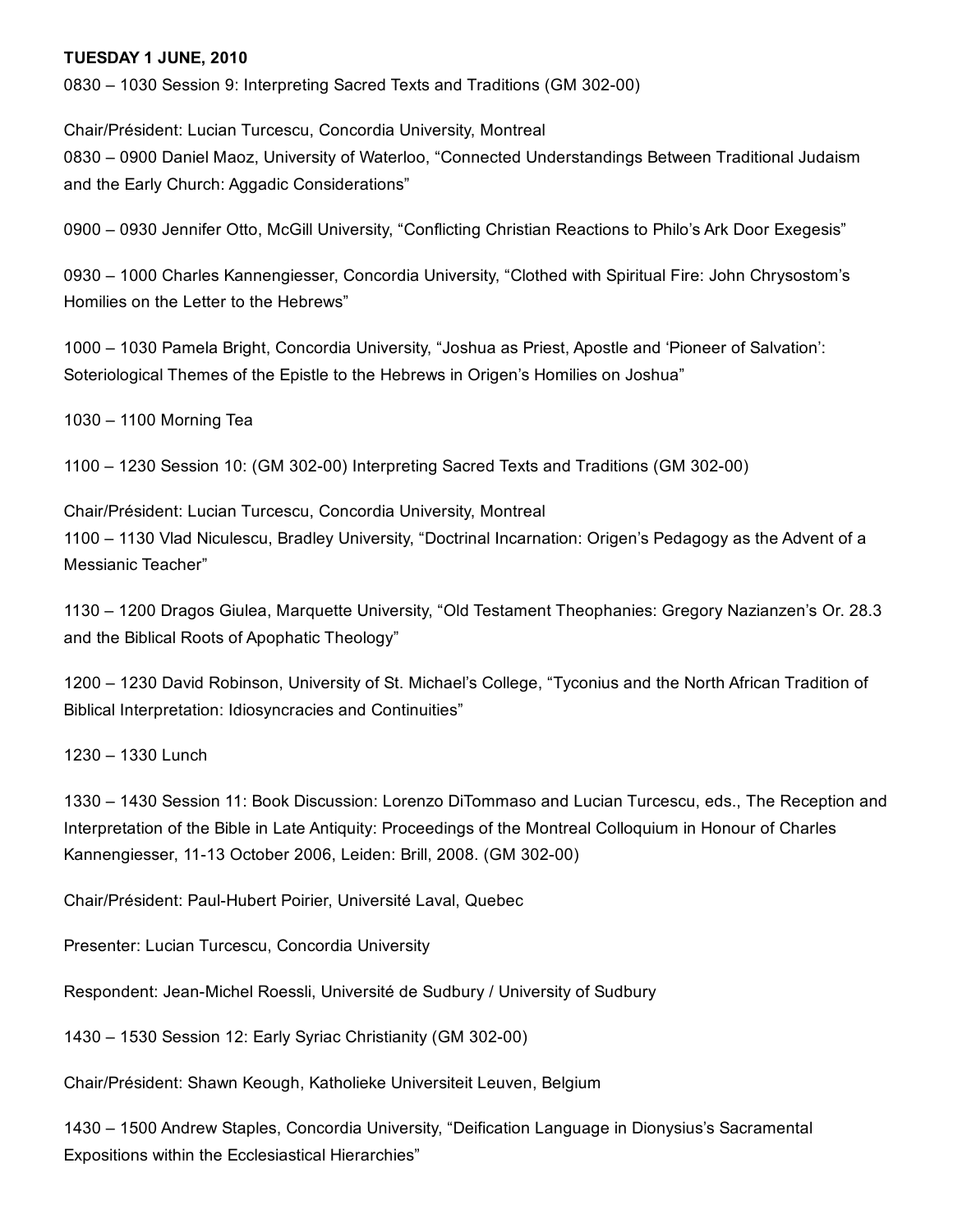1500 – 1530 Robert A. Kitchen, Knox-Metropolitan United Church, Regina, "A Student of Evagrius: Influences upon the Discourses of Philoxenus of Mabbug"

1530 – 1600 Afternoon Tea

1600 – 1800

Annual General Meeting of CSPS/ACÉP (GM 302-00)

Chair/Président: Tim Hegedus

## ABSTRACTS OF PAPERS:

Adriana Bara (Université de Montréal): The Transposition of the Vision of Nihon from Constantiana on the Fresco of the Last Judgment at the Church of Voronet Monastery

In 1993, due to the uniqueness of its exterior frescoes, the church of Voronet monastery painted in the sixteenth century was inscribed on the list of UNESCO heritage. One of the frescoes has as literary source the vision of the Last Judgment of fourth century monk and bishop Nifon. In my presentation I will draw a parallel between the fourth century text and the sixteenth century fresco and I will emphasize the importance of the literary patristic texts for the fresco's painters.

Jonathan Bernier (McMaster University): From Eyewitness to Bishop: On the Institutionalization of Early Christian Oral Tradition Between Papias of Hierapolis and Hegesippus

This paper will compare the respective understandings of oral tradition evident in the extant (albeit fragmentary) writings of Papias of Hierapolis and Hegesippus. It will be argued that Hegesippus represents a later stage in the institutionalization of early Christian oral tradition than does Papias, wherein oral tradition about the Christian past is transmitted primarily through the succession of "proto-orthodox" bishops rather than by those with some claim either to be or to have known eyewitnesses to said past.

Pamela Bright (Concordia University): "Pioneer of Salvation": Soteriological Themes of the Epistle to the Hebrews in Origen's Homilies on Joshua

In his 26 Homilies on Joshua, Origen of Alexandria elaborates a series of themes from the Epistle to the Hebrews that he had initiated in his Homilies on Leviticus and his Homilies on Numbers. The paper will focus on the priestly aspects of the soteriological role of Joshua/Jesus in leading the People of God through the Jordan into the Promised Land.

Lorraine Buck (University of Prince Edward Island): Aegeates: Devil or Dupe?

Included in the Apocryphal Acts of Andrew is the story of Aegeates, proconsul of Achaea. When his wife, Maximilla, abandons him to follow Andrew, Aegeates determines to put Andrew to death. In her article entitled "Aegeates, the Devil in Person," published in 2000, Monica Pesthy argues that in this work Aegeates is "the personification of Evil...absolutely and thoroughly bad, without even a chance to repent." This paper will first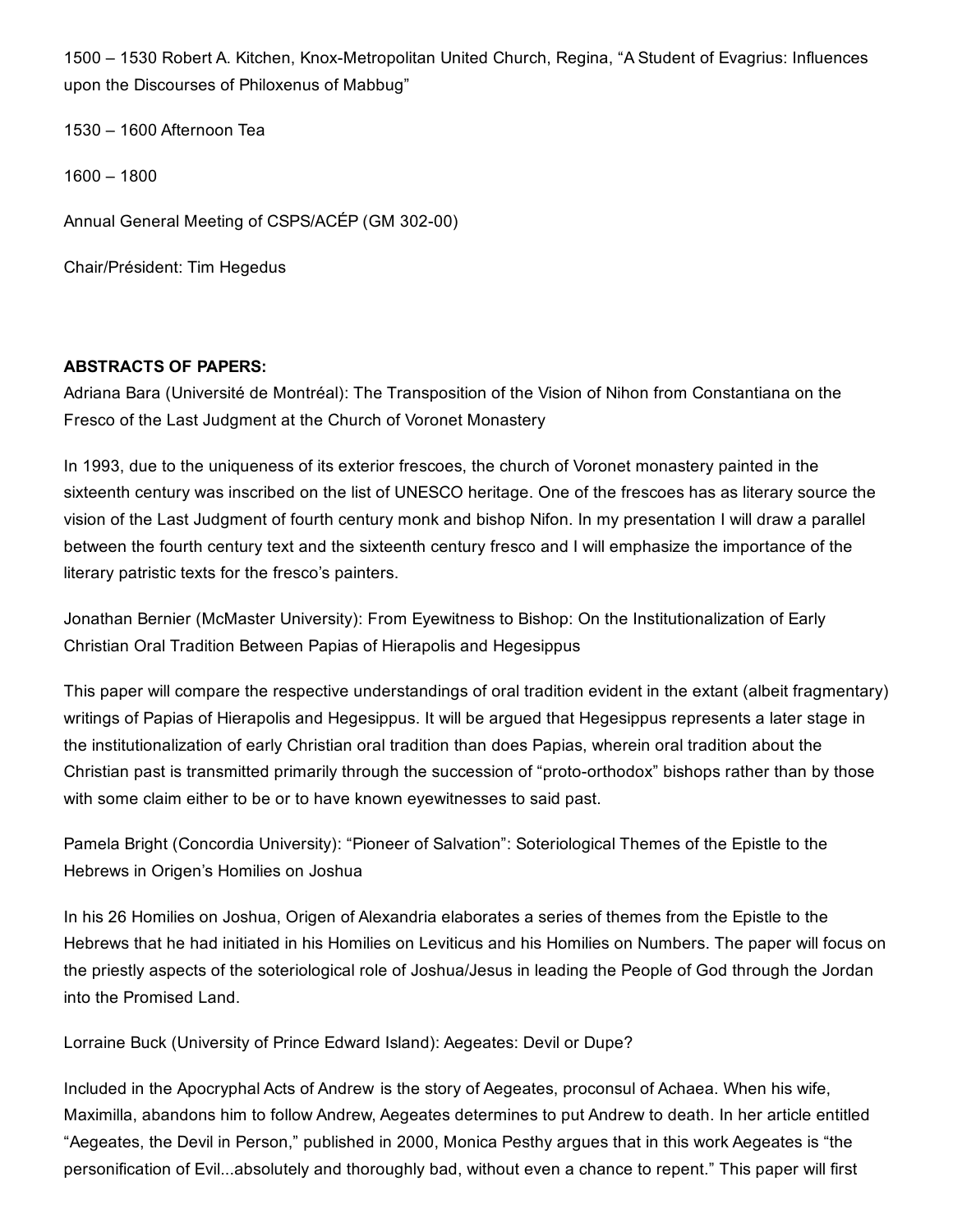discuss Pesthy's evidence for this position and then argue that Aegeates' role in this story is more akin to dupe than devil.

Julio Chaves ((Université Laval) : The 'Apocalyptic Imagination' in Fourth Century Egyptian Hagiography: The Examples of The Life of Antony and The Life of Pachomius

The influence of apocalyptic literature and worldview on early Christianity has been deeply studied by scholars. This study is mostly concentrated in the analysis of different aspects related to the composition and transmission of the New Testament and of Christian apocrypha and the so-called Jewish pseudepigrapha. The apocalyptic worldview, however, is also present, playing a major role, in many other types of early Christian literature, such as the fourth century Egyptian hagiography. This paper intends to present and analyze some of these apocalyptic elements found in two of the most famous hagiographies from the ancient world, The Life of Antony and The Life of Pachomius. We may see how fundamental some apocalyptic features are for the framework and authority of these two texts and even how they fit well in the great milieu of Egyptian literature in the fourth century.

Kevin Coyle (St. Paul University): Augustine and the Magdalene

In a paper delivered at the University of Leuven held in December on the theme "Noli me tangere" (John 20:17) , I spoke of this theme (and incidentally of Mary Magdalene) in Manichaeism. In my research I came across a homily by Augustine of Hippo on the same theme. What makes that homily of particular interest is that it is directed against Manichaeans. The purpose of the proposed paper is to see where else in his works Augustine treats both "Noli me tangere" and, in that context, Mary of Magdala.

Geoffrey Dunn (Australian Catholic University): Innocent I and the Date of Easter

For many people in our world the calculation of the date of Easter is an unfathomable mystery, with any particular date for Easter known only by looking at a calendar for the year in question. The more inquisitive soon find the formula that sets it out as the first Sunday on or following the first full moon after the northern hemisphere's vernal equinox. Yet, as Alden Mosshammer's recent monograph of nearly five hundred pages demonstrates, there is a long and complicated history within the early centuries of Christianity, with much disagreement and variation, about what date should serve as Easter. As extensive and erudite as his research is, it is incomplete. There is a letter (Epistula 14) from early in the fifth century from Innocent I, bishop of Rome, to Aurelius, bishop of Carthage, about the calculation of the date of Eater for 414, which Mosshammer has not considered. In this paper I wish to examine this letter to consider the relationship between these two bishops and to situate Innocent's preferred date for Easter within the history of the variety of methods of calculation employed in the late antique church.

Kathleen Gibbons (University of Toronto): Augustine's Intersubjective Ascent in De Trinitate

This paper offers a reading of Book VIII of Augustine's De Trinitate. When one loves God, one loves God loving one's neighbor. Despite Augustine's debt to Plotinus in this work, the paper suggests how the argument of this book in particular is meant as a critique of later Platonism and the Plotinian idea of ascent to the One as the "flight of the alone to the alone." It will argue that Augustine's idea of ascent is fundamentally intersubjective.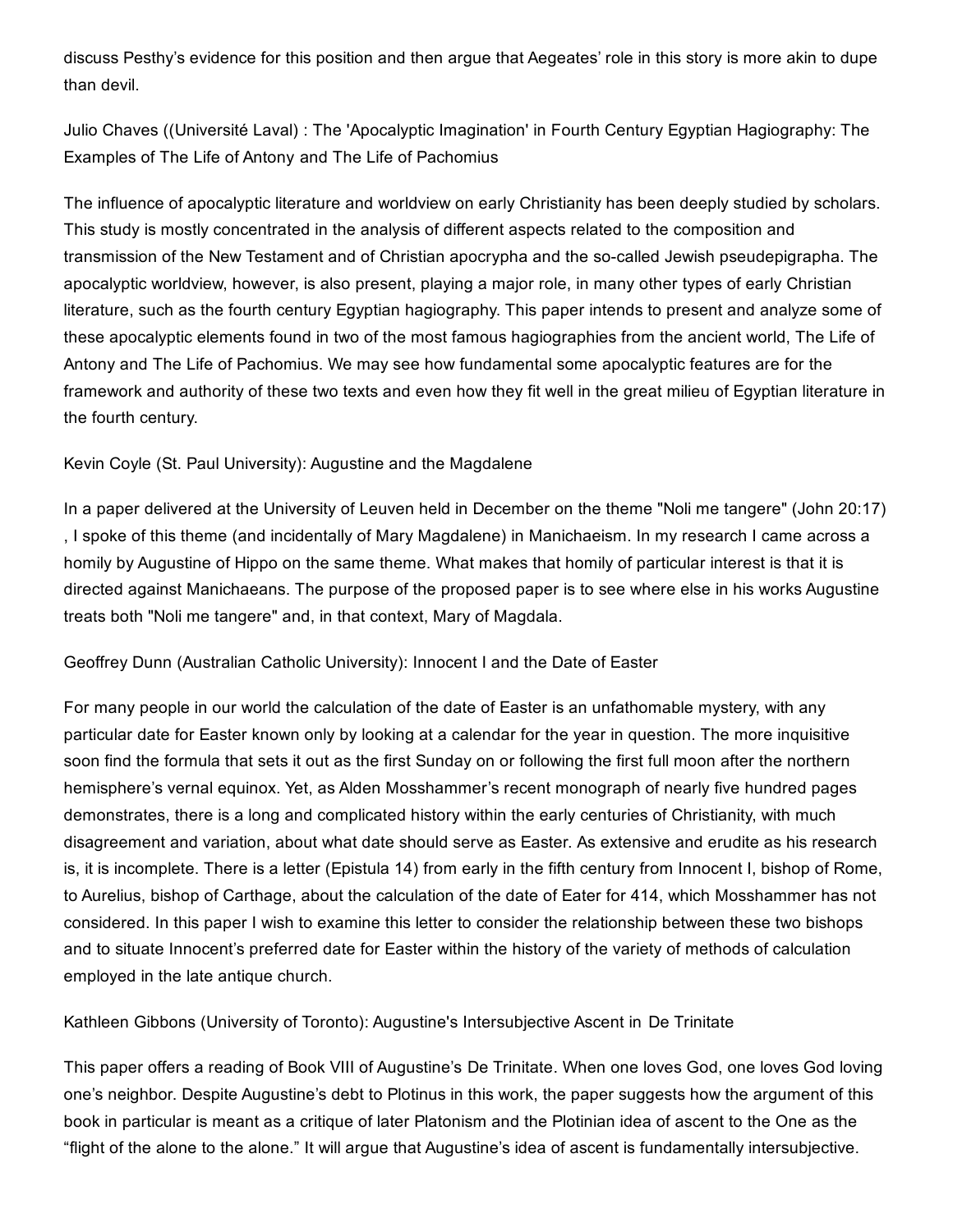Dragos A. Giulea (Marquette University): Old Testament Theophanies, Gregory Nazianzen's Or. 28,3 and the Biblical Roots of Apophatic Theology

In his second theological oration (Oratio 28,3), Gregory Nazianzen equates the divine glory (kabod) of the Holy of Holies with the divine essence and asserts their inaccessible character. An investigation into the meaning of these two terms unveils their origins in two distinct traditions, the former tracing its roots back to the Biblical symbolisms of the forbidden divine glory and throne, the latter to the Hellenistic philosophical conception of an immaterial and incomprehensible divinity. The thesis advanced in my presentation is that these two different languages represent two semiotic forms of apophaticism, one expressed through the mysterium tremendum inspiring symbols and images of fire, dazzling glory and enigmatic heavenly creatures, guardians of the enthroned kabod, the other through negative philosophical terminologies. The identity of the two semiotic forms is established at the end of an investigation that concludes with the observation that Hellenistic theologians developed their apophatic discourses mostly in the context of interpreting biblical reports on the theophanies of the divine and unapproachable enthroned kabod. It was in this hermeneutical context that they "translated" the symbols of interdiction into philosophical negative concepts.

Wendy Elgersma Helleman (University of Jos, Nigeria): 'Christ, the Wisdom of God': The Logic of Attribution in Augustine's De Trinitate 5-7

Wisdom is given a special role in the De Trinitate. Discussion of the 'wisdom of God' provides the climax of the first seven books. In books 8-14, Augustine also climaxes discussion of analogies for the divine trinity in human nature, as created in the 'image of God', by turning to wisdom as that aspect of the mind by which we remember, understand and love God, a process to be perfected through true vision of God himself.

This paper explores the issue of parallel argument on the divine attribute of Wisdom, as an important indication of basic agreement on the Trinity in East and West. Even aside from the specific issue of the source of Augustine's argumentation, whether derivative or arising from interaction with commonly known philosophical positions (of Plotinus or Porphyry), it is useful to highlight basic parallels in argument, as a contribution to overcoming an unwarranted divide in Trinitarian discussion.

Charles Kannengiesser (Concordia University): Clothed with Spiritual Fire: John Chrysostom's Homilies on the Letter to the Hebrews

The 34 homilies of John Chrysostom on the Epistle to the Hebrews were delivered in the year prior to the bishop's death in Pontic Armenia in 407. The paper focuses on the careful development of Chrysostom's arguments throughout the homilies and, in particular, the bishop's mystical theology nourished by his ascetic devotion to the letter and the spirit of scripture.

Naoki Kamimura (Tokyo Gakugei University): Spiritual Exercises in the Sermons of Augustine

After his philosophical and contemplative retreat to Cassiciacum in 386, Augustine was baptised at Easter 387 in Milan and returned to North Africa in 388. In the succeeding years 389-391 at Thagaste, Augustine had explored the nature and extent of ascetic life in his 'monastic' community. Although his future way of life was interrupted and changed into another form by his ordination to the priesthood in 391, Augustine's understanding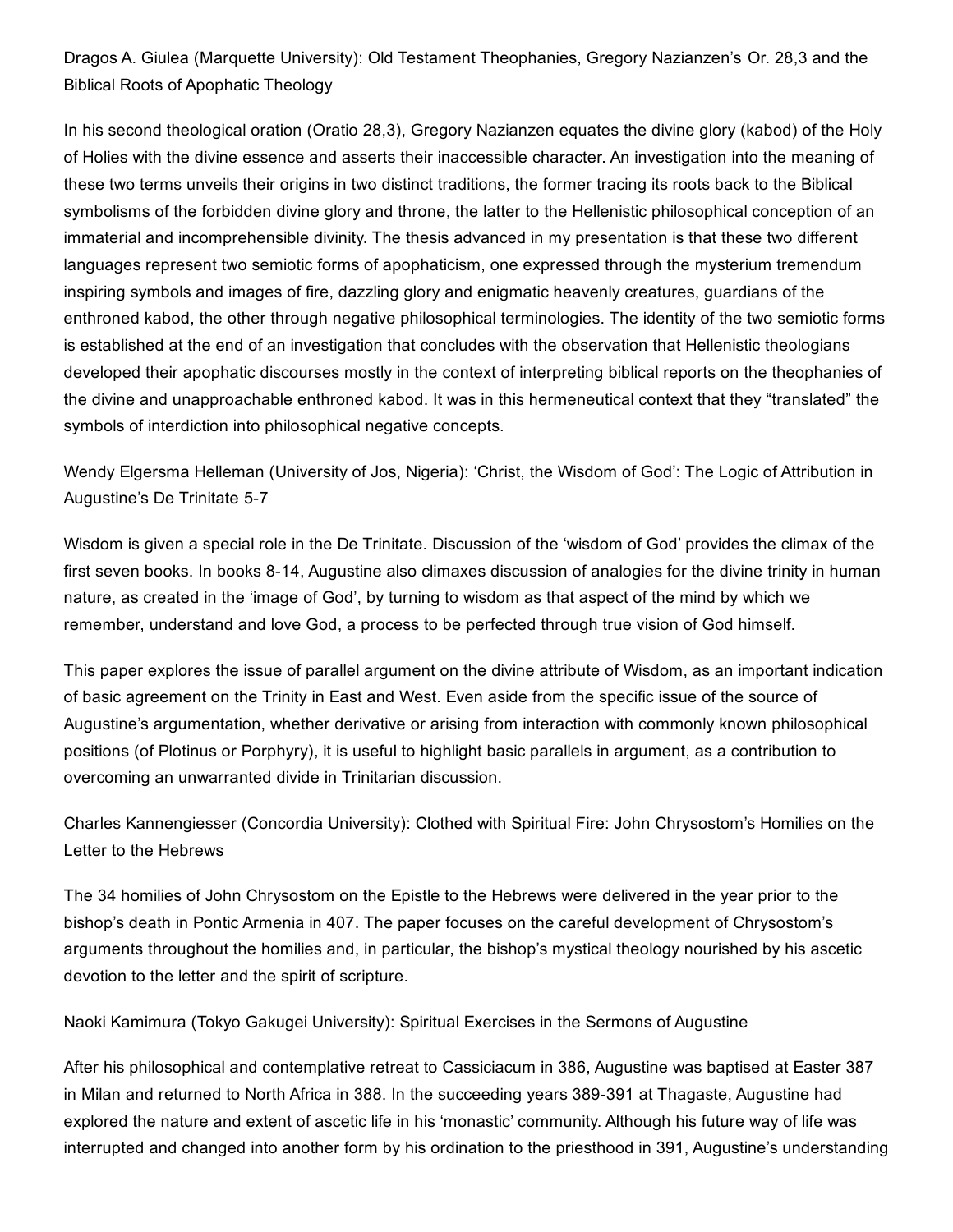of spiritual training for his 'monastery' had evolved into a broad and coherent synthesis which can be considered to be a framework for his church in Hippo. This paper, focusing on his sermons, will argue how Augustine deals with the 'spiritual exercises' and how similar or different his treatment is from that of his Thagaste period.

Robert Kennedy (St. Francis Xavier University): Augustine and Anselm on the Cause of the Angelic Fall

Anselm's dialogue The Fall of the Devil (De casu diaboli) is often cited as a turning-point in the emergence of a new theory of the will because of his introduction of a distinction between a will-to-happiness and a will-to-justice to explain the fall of the angels. This distinction is certainly a departure from Augustine's explanation of the angelic fall in City of God, Book XII. However, a comparison of Anselm and Augustine on the angelic fall reveals that Anselm upholds an Augustinian interpretation of the freedom of the will.

Shawn Keough (Katholieke Universiteit Leuven): The Image of the Ideal Bishop in the Historia Ecclesiastica Copta

The Coptic Ecclesiastical History is one of the earliest and most important literary works composed in Egypt following the council of Chalcedon (451), and reflects the development of a specifically Egyptian national identity and ecclesial consciousness in the decades of controversy and division immediately following. The first part of the history consisted of a translation of the first seven books of Eusebius' Ecclesiastical History, while the remaining five books began with an account of the great persecution under Diocletian and concluded with a description of the rivalry between the bishops Timothy Aelurus and Timothy Salofaciolus. The text was likely composed in the years immediately prior or subsequent to the death of Timothy Aelurus (477), and was later to serve as an important source for the editor of the Arabic History of the Patriarchs of Alexandria. This paper will give an overview of the content and perspective of the Coptic history, with a particular view to its treatment of the successors to the throne of St Mark, in an attempt to discern something of the Egyptian perspective on imperial orthodoxy and the competing claims of ecclesial identity and episcopal authority immediately following the council of Chalcedon.

Robert A. Kitchen (Knox-Metropolitan United Church, Regina): A Student of Evagrius: Influences upon the Discourses of Philoxenus of Mabbug

Philoxenus, non-Chalcedonian bishop of Mabbug in West Syria (485-519) and colleague of Severus of Antioch, wrote numerous letters and treatises aggressively defending his Christological positions. His most popular work was a collection of 13 Discourses on the spiritual and monastic life directed to monks under his episcopal care. While Philoxenus is known as the master of Syriac prose, his work shows significant influence from the master of Greek monastic spirituality, Evagrius of Ponticus, whom Philoxenus probably read in Syriac translation. The aim is to outline how Philoxenus appropriated the Evagrian spiritual system and to present several examples from the Discourses that would later be adopted by other Syriac mystical and ascetical writers.

Harry O. Maier (Vancouver School of Theology): Dressing For Church: Tailoring the Christian Self in Clement of Alexandria's Clothing Ideals

This paper explores Clement's appropriation of clothing ideals from his contemporary philosophical heritage as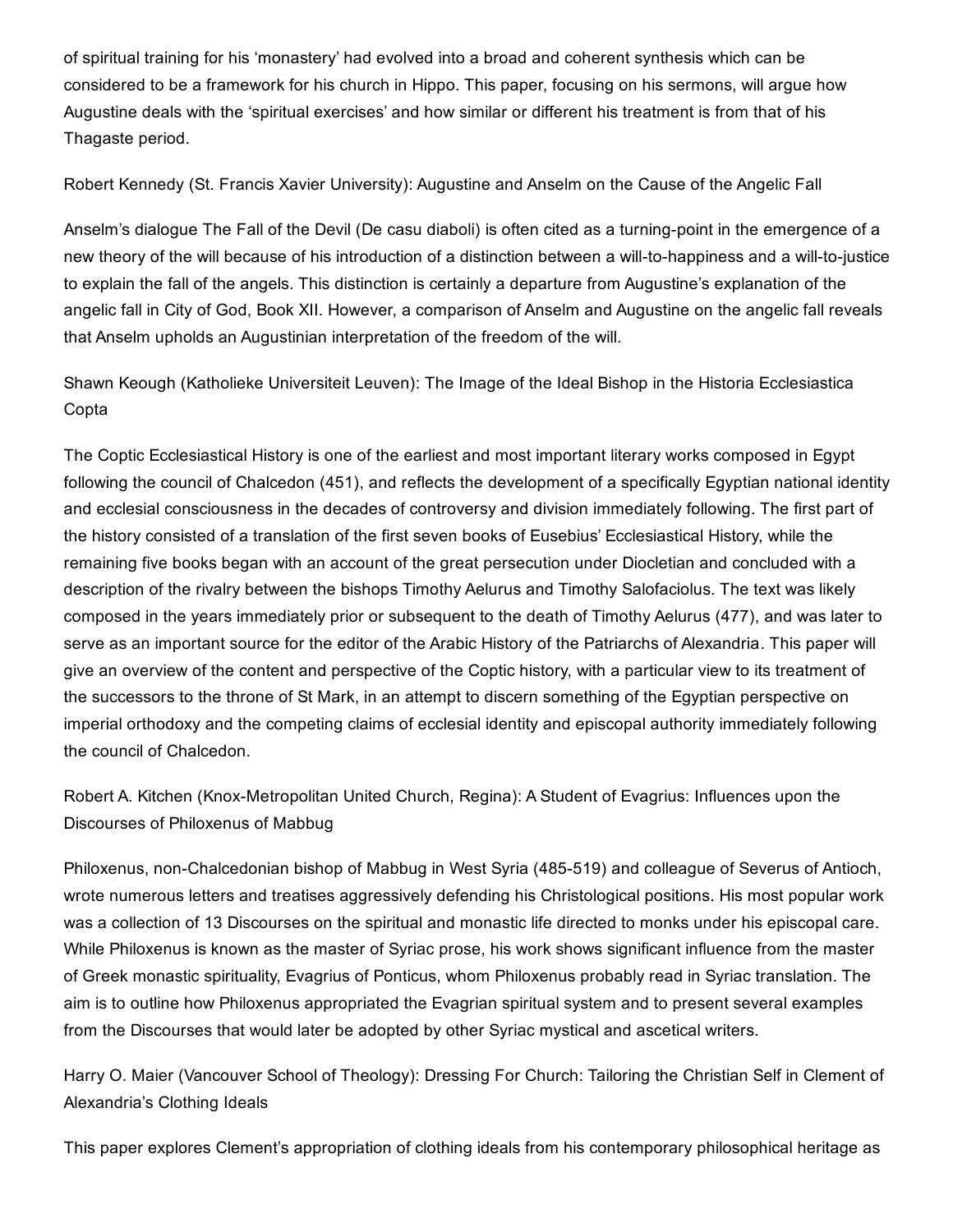a means of promoting Christian identity in the institutional framework of the Christian community. Whereas clothing ideals in contemporary Stoicism, Middle Platonism, and amongst Cynic teachers represent ends suited to philosophical goals of self-regulation for select students, Clement democratizes these teachings to apply generally to all the baptized and uses them to interpret New Testament ideals of "putting on Christ." In doing so he offers a model for the social construction of a new Christian subject properly outfitted for an emerging imperial identity.

Daniel Maoz (University of Waterloo): Connected Understandings between Traditional Judaism and the Early Church: Aggadic Considerations

In my current intensive analysis of aggadic midrash within Jewish tradition, I have become acutely aware of both consonance and dissonance of thought between rabbis of Jewish tradition and fathers of the early Church. In this paper I explore areas of connectivity of thought, both theological and philosophical, between these two religious traditions. Three topics of high interest for each community provide the bases of analysis for this present exploration: 1) divine priority, 2) community culpability, and 3) messianic expectation. The rabbinic sources include texts that are both well known (Midrash Rabbah), less familiar (Eliyahu Zuta), and obscure (Pitron Torah) within Jewish scholarship, as well as those that are characteristically halakhic but contain significant aggadic portions (Bavli, Yerushalmi). I limit my Jewish sources to aggadic text in this study. For patristic sources, I engage only with Greek Fathers (Clement, Ignatius, Polycarp) and limit my compass of Christian literature to the earlier period of ecclesiastical history. While there may be a number of hermeneutical explanations for the continuity of thought, as well as the possibility of supercessionist intentionality on the part of the Christian apologists (polemicists?), I argue that what has come to be identified as anti-Judaic polemic may instead be a polemic form of rhetoric familiar to and evident within each religious tradition – not necessarily or at least not always intended to completely discredit those within their own tradition (rabbinic use of the technique) or those outside of it (patristic use of the same) – although the rhetorical technique seems to also have that force and intention (e.g., Tertullian). It is the intention of this study to consider these "connected understandings" as a basis for contemporary Christian-Jewish dialogue.

Pierre Ndoumaï (Université Acadia): Les religions à mystères dans l'œuvre de Justin Martyr

A l'époque de Justin Martyr, le christianisme était en quête d'identité dans l'Empire romain. Son statut de superstitio le rapprochait des religions à mystères qui n'étaient pas en odeur de sainteté auprès des autorités de l'Empire romain. C'est vraisemblablement la nécessité de se démarquer de ces religions à mystères qui semble avoir amené Justin à s'y référer négativement. Cette communication pose d'entrée de jeu la question de savoir comment Justin a eu accès aux informations relatives aux religions à mystères. Ensuite, il sera question de s'interroger sur la dynamique qui se dégage de ses références aux différentes religions à mystères qu'on trouve sous sa plume. Enfin, cette communication explorera les hypothèses qui peuvent soustendre cette dynamique.

Bronwen Neil (Australian Catholic University): Leo the Great's Strategies of Social Exclusion as a Response to Crisis

Late-antique bishops such as Leo the Great (440-461) adopted strategies of religious inclusion/exclusion in response to crisis. These strategies find contemporary resonance in the hardening of definitions of identity and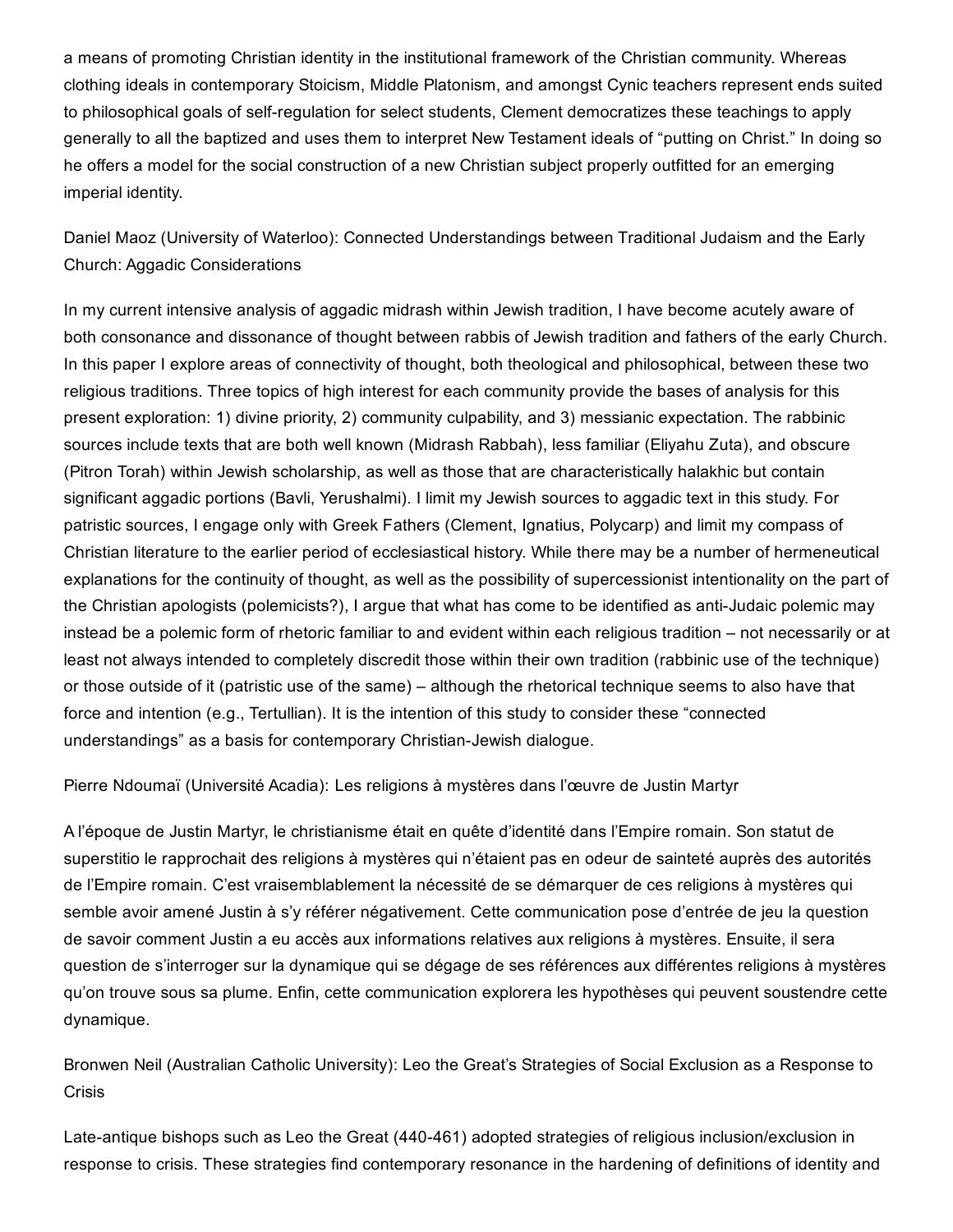political boundaries between Christian, Jewish, and Islamic societies post-September 2001. The outcomes of such policies in Late Antiquity have yet to be studied systematically in relation to episcopal letters. Harry Maier points the way to using Leo's letters and homilies in his historical-sociological analysis of the politics of orthodoxy in fifth-century Rome. This paper will consider Leo's strategies of social exclusion over two critical decades in western Mediterranean history.

Vlad Niculescu (Bradley University) Doctrinal Incarnation: Origen's Pedagogy as the Advent of a Messianic **Teacher** 

The paper places Origen's project of a biblical school curriculum in the light of Origen's understanding of biblical exegesis as the receptive attendance (μελέτη) to the messianic advent (επιδημία) of a Bible-incarnate Logos. I maintain that, like the Bible, which is a textual incarnation (an in-textuation) of the Logos in the exegetically received and homiletically furthered biblical words, the Origenian school curriculum is a doctrinal incarnation (an "inculturation") of the Logos in the observantly attended biblical teaching. The disciple who welcomes the messianically inculturated Teacher becomes gradually attuned to the twofold, humble and exalted, manner in which this Teacher performs his soteriological pedagogy.

Jennifer Otto (McGill University): Conflicting Christian Reactions to Philo's Ark Door Exegesis Philo's allegorical interpretation of Noah's Ark as a human body, and its door as an anus, encounters a mixed reception among Early Christian exegetes. The conflict between Ambrose's incorporation of Philo's interpretation in De Noe 8:24 and Augustine's ridicule of the same in Contra Faustum 12.39 arises from contrasting constructs of 'the Jew' in early Christian discourse. Ambrose employs Philo's text as a pre-Christian witness to Christ and finds his interpretation analogous to 1 Cor. 12:22-24. Augustine, in contrast, presents Philo as 'the obstinate Jew' who, in failing to 'lift the veil' and see Christ expressed in the Old Testament, condemns himself.

Melanie Perialis (Concordia University): The Catacombs of Rome: Typological Representations of Jesus Christ in Early Christian Art

Speculations can be made as to when Christian art came about, yet archaeological evidence and scholarly debates cannot pinpoint the birth of Christian art as they can the birth of Christianity itself. The crystallization of ideas and dogmas passed through preliminary stages to come to the present form in the Christian church. Nonetheless, in order to come to an understanding of the stages of development, a study needs to be performed in the catacombs of Rome, a place that was constructed by Christians and developed over the centuries as Christianity came to complete its corresponding body of beliefs and rituals. Therefore, the catacombs need to be examined in order to unearth the influences of existing art standards and practices onto this new form of art referred to as early Christian art. The examination will start with a brief introduction of the catacombs. Then an examination of a selection of catacomb art will be performed. Some of the images that will be examined are: the Symbol of the fish, the Life of Jonah, and the Sacrifice of Isaac. Through this a visible evolution will be traced offering information on what influenced the facers, painters, and the patrons to depict certain images as they did; choosing pagan art as the form of representation and a message that was and is undeniably Christian.

Louis Painchaud (Université Laval): Les nouveaux fragments de l'Évangile de Judas : Importance et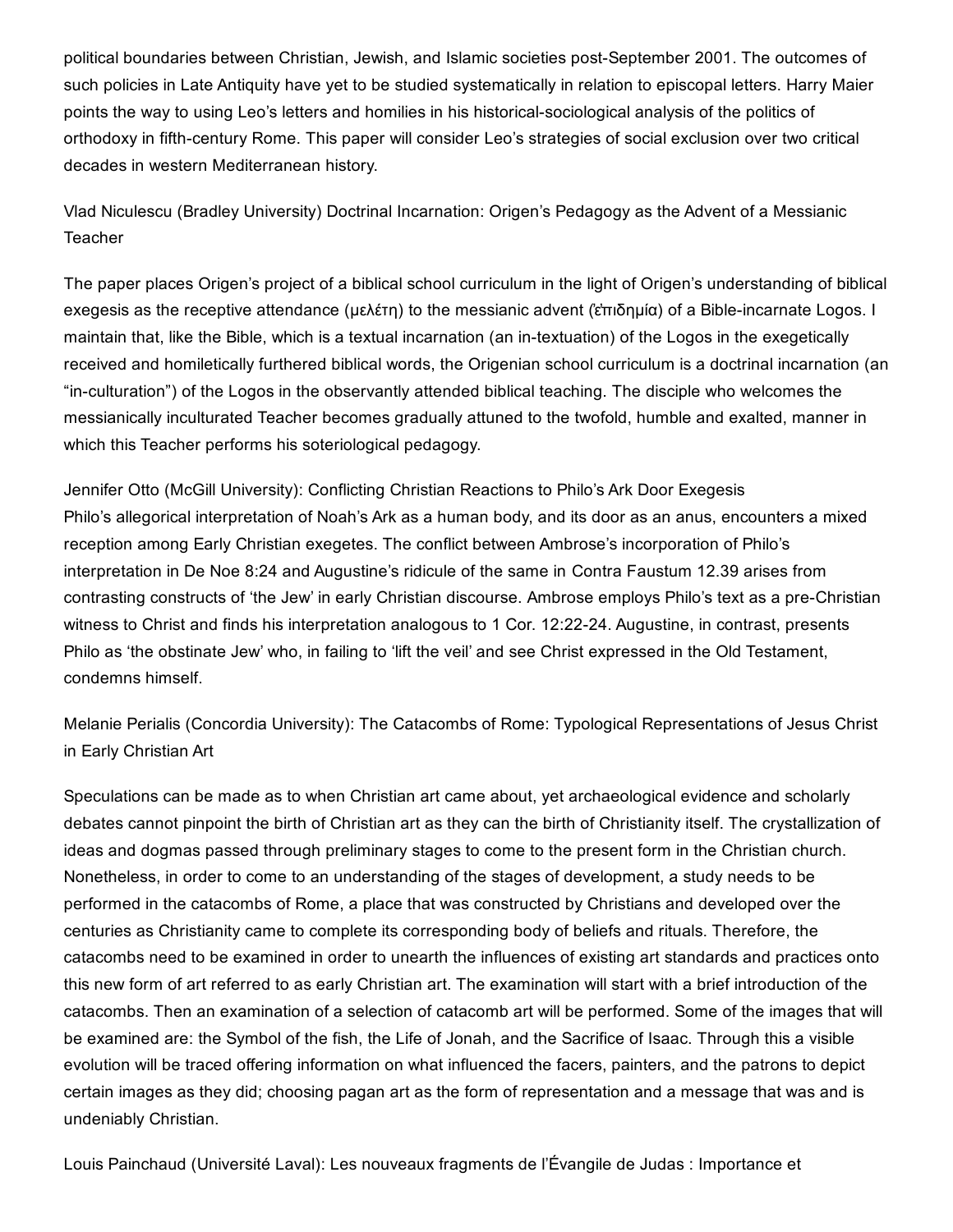#### signification pour l'interprétation globale du texte

Les fragments dits « de l'Ohio » du codex Tchacos étant maintenant disponibles au terme de péripéties commerciales et juridiques complexes, Gregor Wurst a pu reconstituer plusieurs nouveaux segments de l'Évangile de Judas et en a affiché une transcription préliminaire accompagnée d'une traduction anglaise par Marvin Meyer sur sa page web en novembre 2009 (http://www.kthf.uni-augsburg.de/de/prof\_doz/ hist\_theol/ Wurst /Forschung/Neue Fragmente IV). Ces nouveaux fragments touchent à des degrés divers 107 lignes de textes, dont 54 lignes entières, de sorte que le texte est maintenant presque complet. Ils apportent beaucoup d'éléments nouveaux et permettent notamment de déterminer qui, de Jésus ou de Judas, entre à la fin du texte dans le nuage de lumière (57,1623), une scène cruciale qui a été interprétée par les premiers éditeurs comme la transfiguration de Judas (R. Kasser, M. Meyer, G. Wurst, The Gospel of Judas, Washington, 2006, p. 44, note 143). La présente communication proposera une brève description de ces nouveaux fragments ainsi qu'une appréciation préliminaire de leur importance et de leur signification pour l'interprétation globale de ce texte qui a donné lieu à une importante controverse depuis sa première publication au printemps de 2006.

David Robison (University of St. Michael's College): Tyconius and the North African Tradition of Biblical Interpretation: Idiosyncrasies and Continuities

The proposed paper seeks to locate Tyconius of Carthage within the theological and exegetical tradition of early North African Christianity. While scholars have typically viewed Tyconius as idiosyncratic, I will argue for the continuity of his theological and exegetical method within the North African Christian tradition. The paper surveys the writings of Tertullian, Cyprian, and fourth-century Donatists and gives particular attention to the continuities between Tertullian and Tyconius.

Andrew Staples (Concordia University): Deification Language in Dionysius's Sacramental Expositions within the Ecclesiastical Hierarchy

This paper will explore the Orthodox doctrine of Deification ('theosis') as contained within the writings of 'Dionysius the Areopagite', the unknown Syrian theologian of the 6th Century. The Dionysian writings have intrigued and influenced theologians for centuries, as evidenced by the recent issue of 'Modern Theology' of August 2008, dedicated to explorations of the Corpus Dionysiacum. In the Ecclesiastical Hierarchy Dionysius defines deification ('theosis') as "the attaining of likeness to God and union with him so far as possible" (EH 1.3, PG 3.376A). This paper will examine Deification within the context of his discussions of Baptism and the Eucharist.

Peter Widdicombe (McMaster University): Irenaeus and the Fatherhood of God

The idea of the fatherhood of God came to be central to Christian reflection about the nature of God and the Trinity in the third and fourth centuries with Origen and Athanasius. But this was not always so. While Irenaeus describes God as Father with great frequency, his use of the term "Father" for God seems mainly not to be deliberative. There are, however, a few passages in which he makes comments that suggest that there may be something more going on than at first appears. This paper will examine Irenaeus' usage, set it within the broader context of the early Christian description of God as Father, and ask the question whether Irenaeus had a conception of divine fatherhood.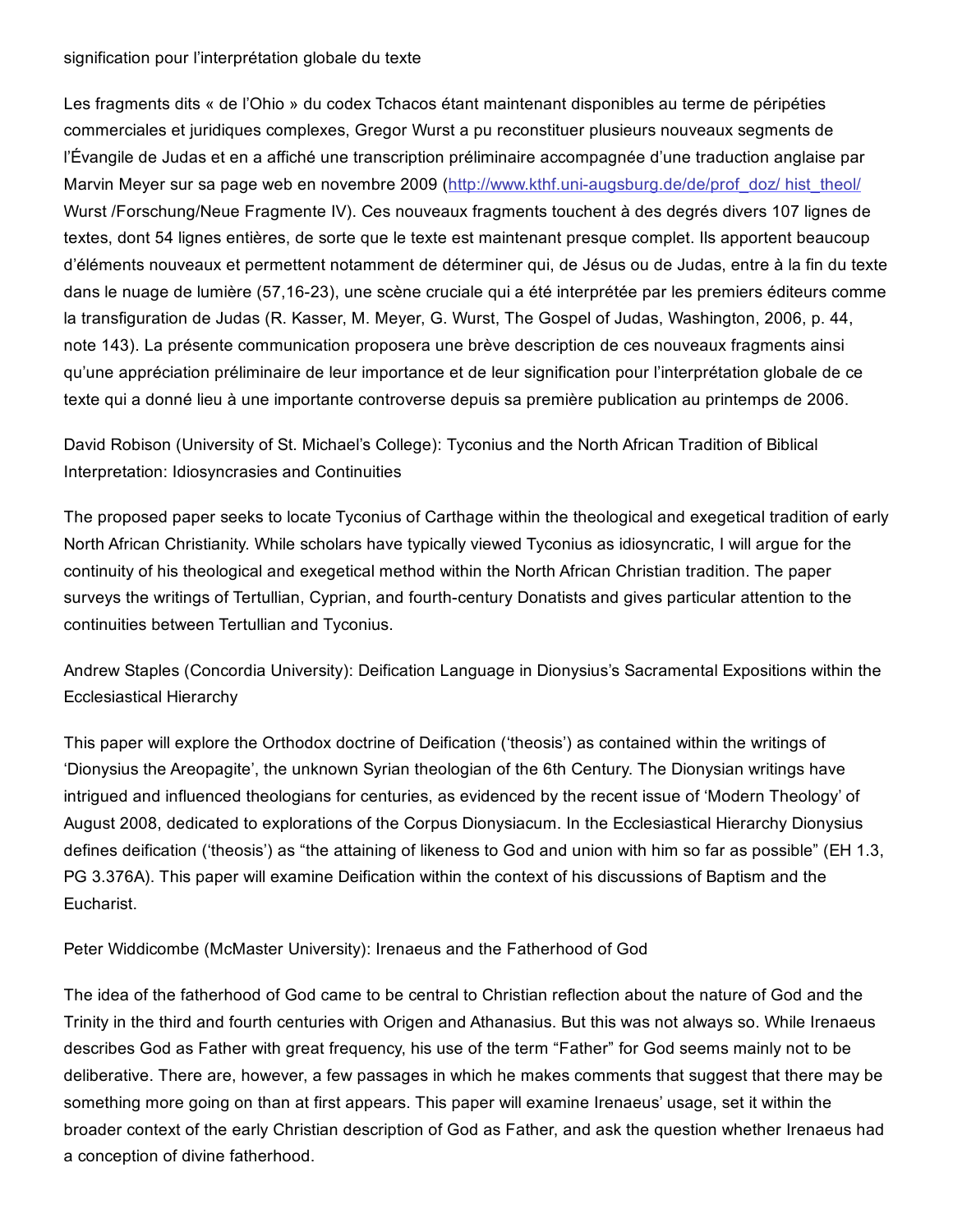Melissa Wiebe (Condordia University): The Early Struggle: Understanding the Relationships and Events Surrounding the Persecution of the Early Christians

Christianity is now one of the major world religions with millions of followers. There was a time, however, when this was not always so. Between the so-called Neronian Persecution in 64 CE until the Edict of Milan in 313 CE, Christians suffered sporadic persecution from various groups but especially at the hands of the Roman authorities and pagan civilians. This paper attempts to discover why the Christians were at best distrusted and at worst put to death by those around them. It will examine the relationships and events surrounding the persecutions.

# CALL FOR NOMINATIONS FOR THE CANADIAN SOCIETY OF PATRISTIC STUDIES

The nominating committee of the CSPS is responsible for presenting the society's nominations for a new set of officers at the annual meeting (30 May – 1 June 2010). Please forward your nominations for the following positions to any member of the committee. Self-nominations and multiple nominations are acceptable.

President (2011-2013)

Vice-President (2011-2013)

Programme Committee (2010-2013)

Nominations Committee (2010-2013)

Please send all nominations to any member of the nominations committee.

Shawn Keough

Greg Hillis

Robert Kennedy

#### NOUVELLES/NEWS

PaulHubert Poirier: a obtenu une subvention de recherche du CRSH pour le projet: Édition, traduction et commentaire des Actes syriaques de Thomas et de la Paraphrase des Actes de Thomas de Nicétas de Thessalonique  $(2010-2013)$ .

Harry O. Maier and Robert Daum: received an ATS Collaborative Research Grant for the project "Disturbing Images: Reading Civic Ideals in early Judaism and ancient Christianity against the Backdrop of Roman Imperial Iconography"

This project explores how early "Jews" and "Christians" (ca. BCE 63--250 CE) developed a civic imagination in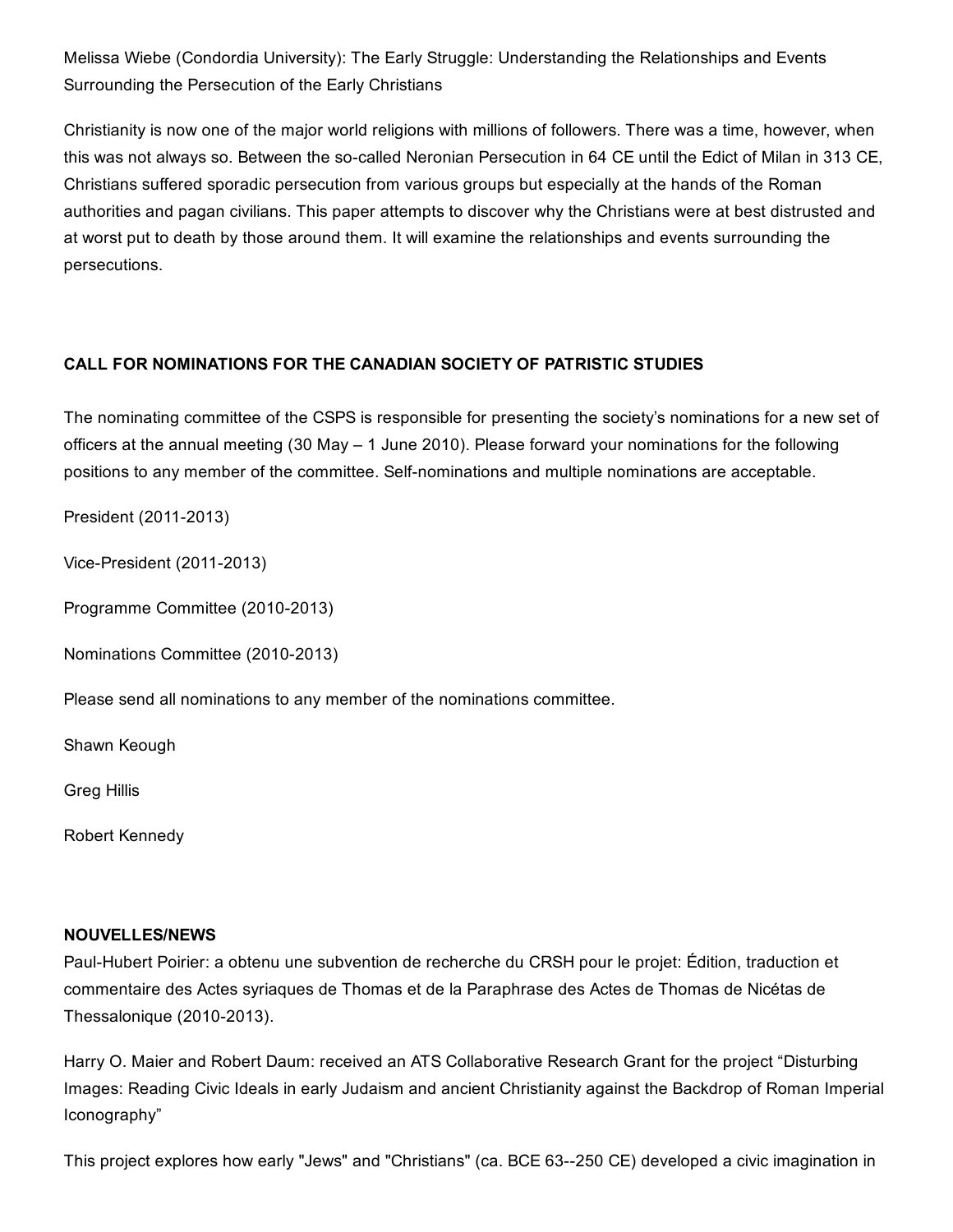the context of the visual and material culture of the Roman Empire. A key component of that cultural situation was the way that civic ideals were promoted through visual media (imperial monuments, coins, organization of civic space, architecture, statuary, mosaics, etc). This helped to make Rome's ideals persuasive to their audiences, the majority of whom were either illiterate or otherwise disenfranchised. Jews and Christians, as inhabitants, formulated their own civic ideals by way of a range of responses, including association, resistance, rejection, accommodation, etc. The project explores how from diverse social locations "Jews" and "Christians" developed a civic imagination that reflected their socio-cultural and religious identities as colonized subjects. For example, visions of the conquered subject and the idealized city offered both Jews and Christians sites to explore a counter-imperial civic imagination; this fostered the development of ideals that were at once at home in and resistant to their imperial contexts. This project reads early Jewish and Christian civic ideals in the imperial context of the Hellenized Roman city to furnish resources for present day Jewish and Christian reflection on civic identity in our contemporary urban context.

Kevin Coyle: has a new book out: Manichaeism and Its Legacy (Nag Hammadi and Manichaean Studies, 69), Leiden and Boston: Brill, 2009. It contains an updated version of 19 articles, divided into four sections: Mani; Manichaean Themes; Women in Manichaeism; and Manichaeism and Augustine of Hippo.

Geoff Dunn: The 6th International Triennial Prayer and Spirituality in the Early Church Conference will be held at the Melbourne campus of Australian Catholic University from 7-10 July, 2010. The theme is Politics and Religion. Abstracts are due 23 April (though an expression of interest by that date with an abstract to follow soon afterwards would be fine I am sure). For further information see www.PrayerSpirit.com.au

Mihai V. Niculescu's book The Spell of the Logos (Gorgias Eastern Christian Studies 10, 2009) inserts Origen's exegetic pedagogy in the recent philosophical debate regarding logocentrism. If, as Origen believed, humanity's hope for salvation has been answered by a divine Word, whose coming into the world has unfolded history according to a messianic intrigue, Origen's messianic reading of world history as a soteriological discourse should not come as a surprise. How does Origen refer to this discourse? As a speech that spells the coming Word, this discourse would have to be soteriological in its very wording, it would have to happen soteriologically. The Word's historical unfolding would have to be approached as a gospel, a good-news or a revelatory speech event, which, literally, spells salvation. Receiving this messianic Word would necessarily imply the believer's application to the study of the Bible as Gospel. The task of this study is twofold. In addition to offering a detailed analysis of Origen's understanding of exegesis as a liturgical attending to the Word's evangelic advent in the Bible (a sort of textual redoubling of the incarnation), it also addresses a recent concern regarding the totalizing potential of Origen's Logos-centered reading of history as evangelic or Christian. One may indeed wonder whether Origen's exegetical spelling of the Word as universal Gospel can prevent the silencing of the speech of, let us say, the Greek or the Jew outside of Christianity? Ultimately, one may wonder whether it is possible to dissociate Origen's Christian understanding of the Bible-incarnate Word from the totalizing rigor of a universalist metaphysics and what would be the consequences of such an attempt.

#### BUREAU DE L'ACEP/CSPS EXECUTIVE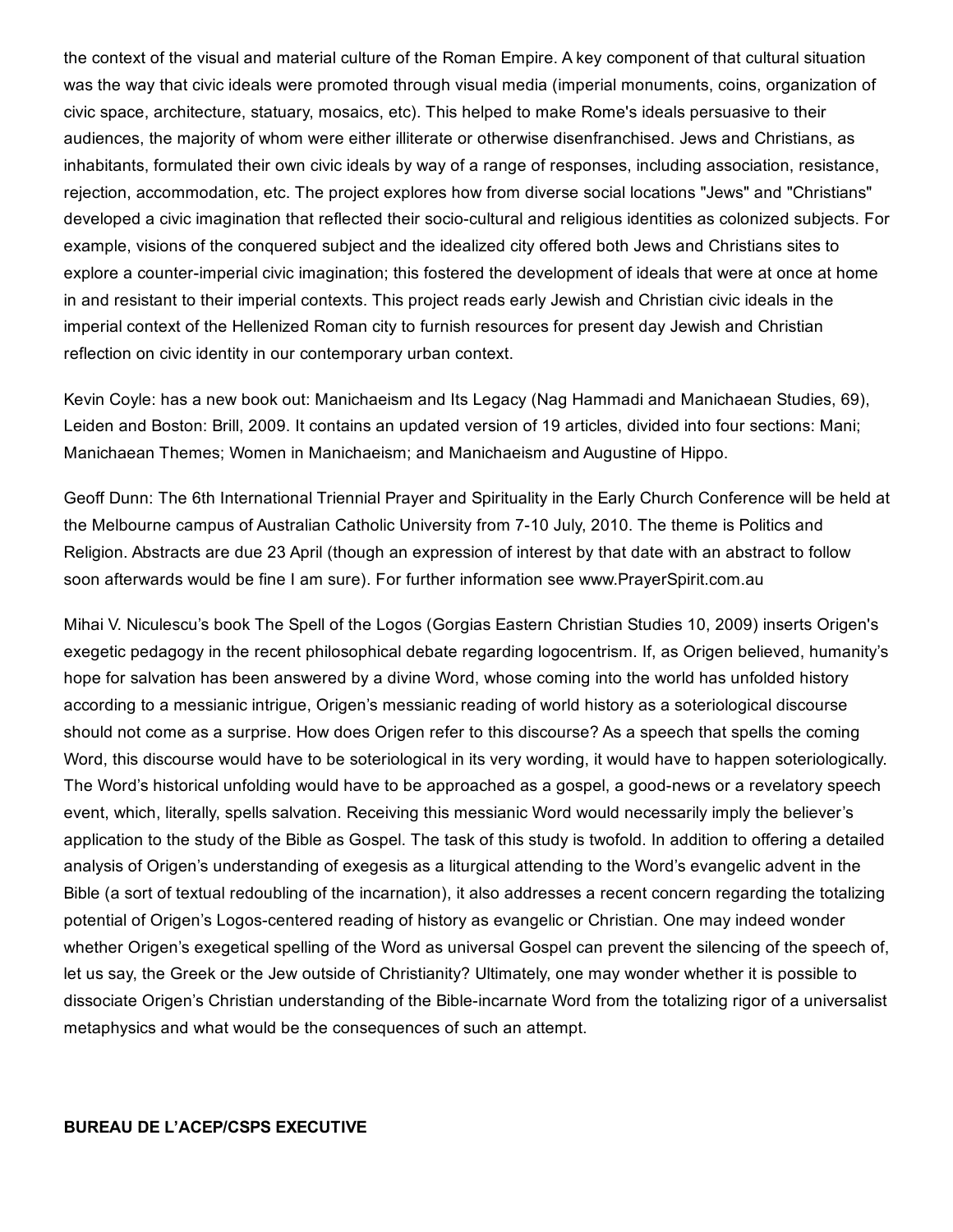President Tim Hegedus (2008-2010) Vice-president / Vice-president Lorraine Buck (2008-2010) Secrétaire / Secretary Lorraine Buck (2006-2009) Trésorier / Treasurer Steven Muir (2006-2009) Président du programme / Programme Chair Harry Maier (2010) Editeur du Bulletin / Bulletin Editor Adriana Bara (2008-2011)

## RAPPEL DU TRÉSORIER/REMINDER FROM THE TREASURER

Here is a reminder for all members who have not already done so to send in their annual membership fees. The fees are as follows:

65.00\$ as regular member, with SR subscription. 40.00\$ as regular member, already receive SR. 48.00\$ as student/retired member, with SR subscription. 17.00\$ as student/retired member, already receive SR.

Please send to the treasurer, Steven Muir, at the address below:

Steven C. Muir, Ph.D. Assistant Professor of Religious Studies Concordia University College of Alberta 7128 Ada Boulevard Edmonton, Alberta, Canada T5B 4E4

#### 1Annual General Meeting

Canadian Society of Patristic StudiesCarleton University, Ottawa, ONMay 26, 2009Present: Tim Hegedus, Steven Muir, Lorraine Buck, Kevin Coyle, Geoffrey Dunn, Shawn Keough, Paul-Hubert Poirier, Theodore de Bruyn, Junghoo Kwon, Andrew Selby, Tim Pettipiece, Pauline Hogan, Adriana Bara, Pierre Ndoumai, Robert Kennedy, Yifat Monnickendam, David Robinson1. Approval of the AgendaThe agenda was approved as circulated.2. Approval of the AGM Minutes, UBC, June 1, 2008.Kevin Coyle moved to adopt the minutes. Steven Muir seconded.3. Business Arising from the Minutes.There was no business arising from the minutes.4. President's ReportTim thanked all those who made this year's conference possible, especially Geoffrey Dunn, Program Chair, and Theo De Bruyn, Local Representative, as well as the members of the Executive, the past President, Lucian Turcescu, and Adriana Bara, who has agreed to serve as editor of our society Bulletin and as website manager. Tim also spoke about the passing of Joanne MacWilliam on July 1, 2008, and offered to distribute a copy of the Globe and Mail article describing her life and career. He also mentioned that the Wilfrid Laurier University Press will put out a collection of essays in Christology, entitled From Logos to Christos, in Joanne's memory this coming October.5. Treasurer's ReportSteven's report was similar to previous years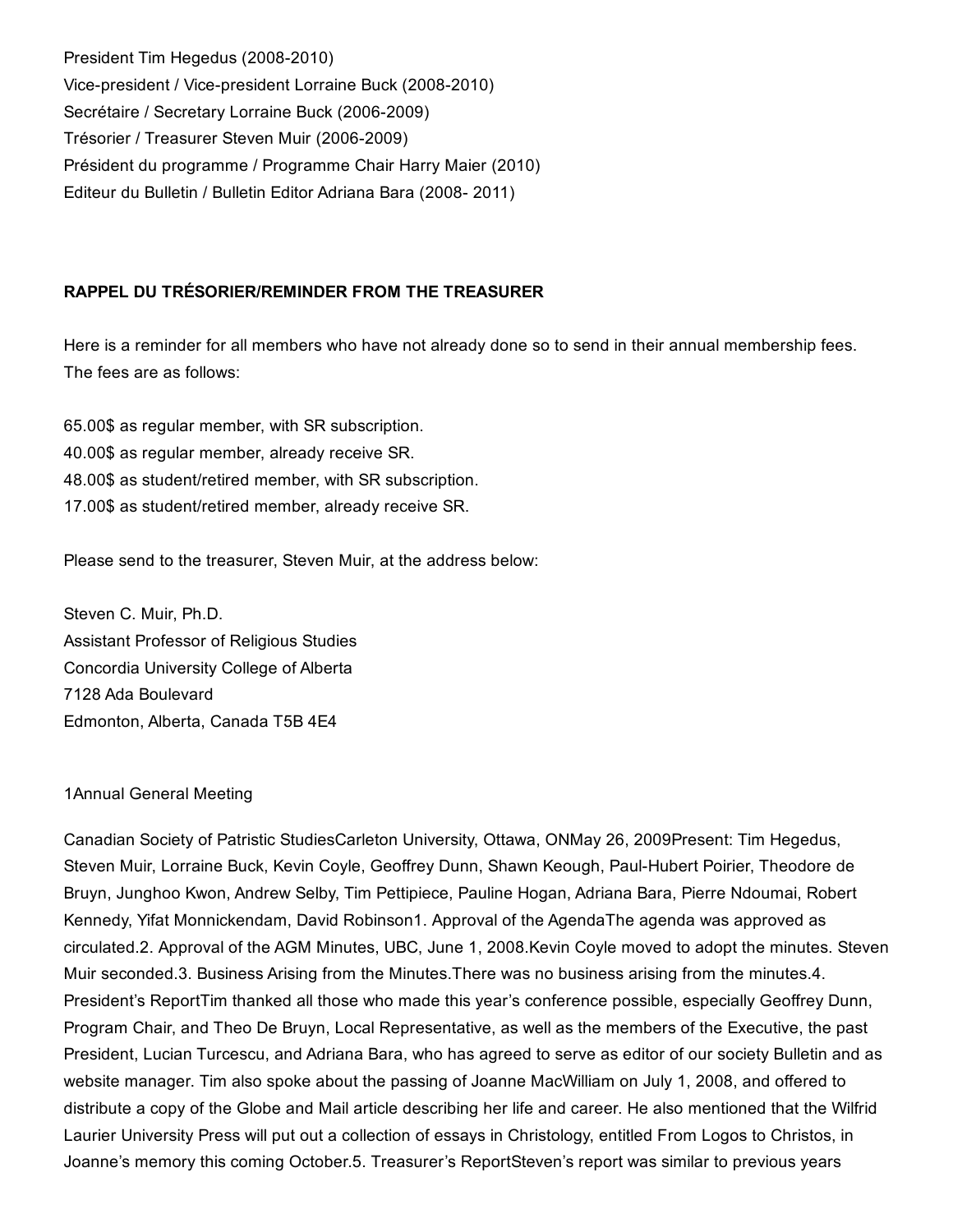except for a substantial deficit which was explained as follows: 1) there was a noticeable decline in people resubscribing. Steven has entered all the membership into an Excel database and in early January he will send out a reminder to all members to reapply for membership. 2) there were higher than anticipated costs at the UBC conference year created by the fact that a) the meeting expenses were higher than usual; b) there was a lower than usual attendance at the conference, probably due to the fact that it was held on the West Coast; c) there was a minimum attendance of 30 required at the banquet, and since we only had 24, an additional \$500.00 cost accrued. These additional costs should not be an issue in 2009. To help defray some of the costs, Steven reminded the membership that the CSPS is a registered charitable society, so it can accept donations and provide a charitable donation receipt. He will also send a list of 12 or so names to the membership to see if anyone knows where these people are currently located. Steven moved to accept the financial report. Theo De Bruyn seconded.6. Nominating Committee ReportThere were five nominations made:SecretaryGeorge BevanTreasurerSteven MuirProgram CommitteeGeoffrey DunnNominating CommitteeRobert KennedyRepresentative on CCSRPaul-Hubert PoirierThere were no nominations from the floor, and the five nominations were acclaimed.7. A Visit from the Representatives of the FederationTwo representatives from the Federation spoke to the meeting and advised on the following:a) The Federation has been meeting with Members of Parliament in both the government and opposition re encouraging the rethinking of allocated funds for undesignated grants. b) The Federation is advocating \$100 million be added to the SSHRC budget. Only one in four new scholars gets funded.c) The Federation is continuing to look at issues surrounding open access and will offer something more concrete at next year's Congress.d) A number of the Federation's members have been served or named as a third party by ProQuest in a lawsuit filed against them by Heather Robertson for damages related to certain companies' electronic re-use of articles originally commissioned and to rights given for print copies of newspapers or magazines. The Federation is not itself named in this action, but some of its members are.e) A policy is being developed surrounding peer review. There are currently various standards being used and this needs to change.f) Video interviews have been introduced at the Book Display to give scholars an opportunity to talk about their research, society, papers, or anything else of scholarly interest, q) Our dates for next year are Sunday, May 30 to Tuesday, June 1.8. Reports from the CSPS representatives to the CFHSS and CCSRPaul-Hubert Poirier and Tim Pettipiece were nominated to be our representatives to the CCSR and attend their AGM meeting next year. Kevin Coyle was nominated to be an alternate. Paul-Hubert reported that a proposal was brought before the AGM and unanimously adopted to move production of Studies in Religion to Sage. He believes this is a good move for both SR and our Society. The new President of SR is Theo de Bruyn and the Managing Editor is Tim Pettipiece. SR will continue both the online and paper formats of SR.9. Planning for the 2010 Annual ConferenceGeoff Dunn, the Program Chair for this year, reported that the program worked out on paper, but that it was very full. He suggested that, in future, the Society may want to look at prolonging the conference or possibly requesting an extra room for parallel sessions if necessary.The Program Chair for next year is Harry Maier. Tim Hegedus is going to approach Lucian Turcescu about being our local representative. It was decided that we will offer two books for discussion: Geoffrey Dunn's book, Tertullian's Adversus Iudaeos: A Rhetorical Analysis (Patristic Monograph Series 19) and the Festschrift for Charles Kannengeiser, The Receipt and Interpretation of the Bible in Late Antiquity, edited by Lucian Turcescu and Lorenzo DiTomasso.10. Other Business Tim Hegedus mentioned the request from Johns Hopkins University Press regarding renting or exchanging mailing lists. Kevin Coyle suggested that we go further than simply trading lists and explore the possibility of joint submissions and joint memberships. It was moved by Robert Kennedy and seconded by Kevin Coyle that the Executive be mandated to explore this idea with NAPS.